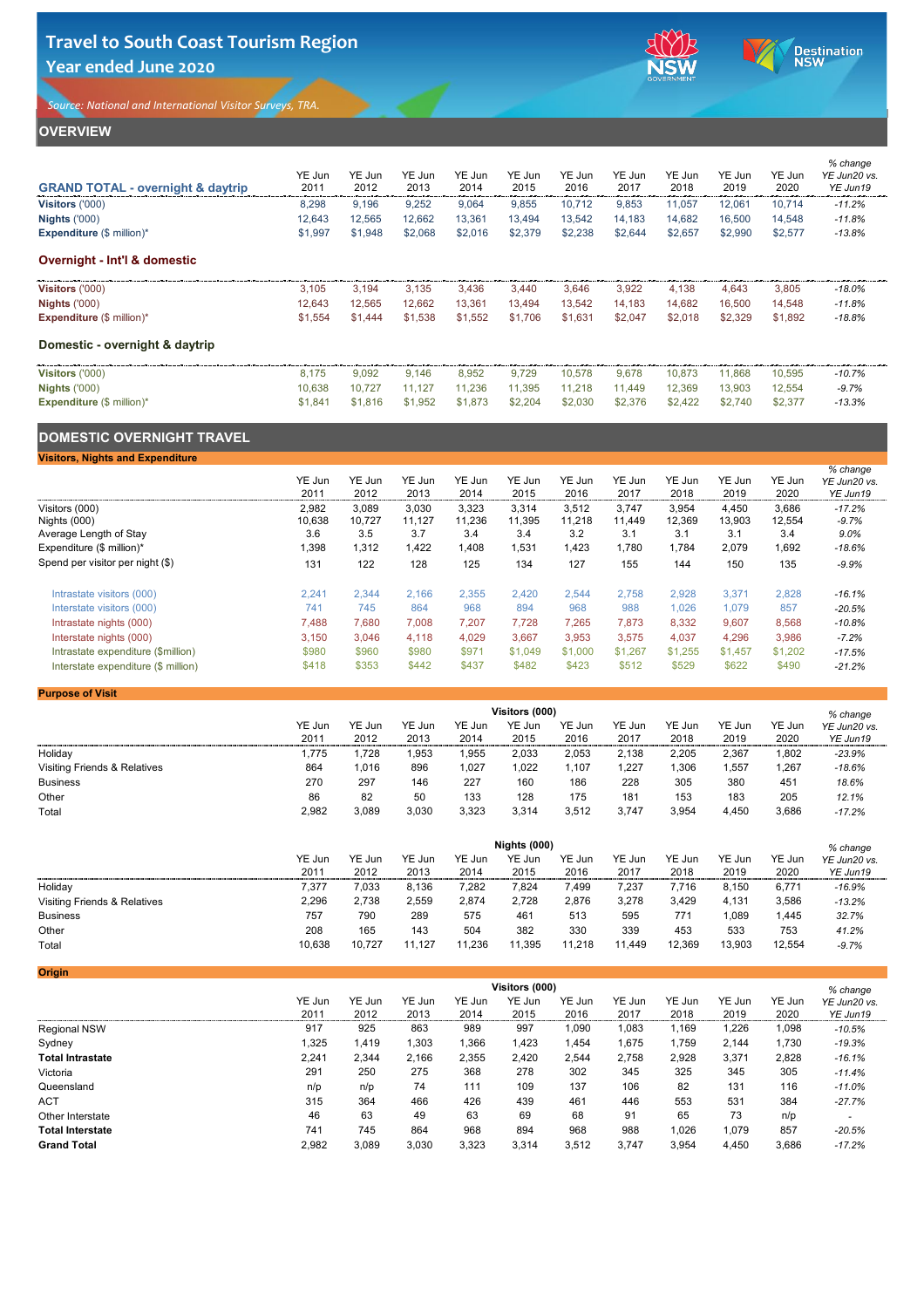# **Travel to South Coast Tourism Region Year ended June 2020**



Destination<br>NSW

*Source: National and International Visitor Surveys, TRA.* 

| Go to the beach            | ,36' | ,347 | ,600 | 1,679 | ,706 | ,827 | ,994 | 2,017 | 2,344 | ,843 | $-21.4%$ |
|----------------------------|------|------|------|-------|------|------|------|-------|-------|------|----------|
| Visit friends & relatives  | .257 | ,427 | ,303 | 1,478 | ,498 | ,411 | .662 | ,700  | ,969  | ,545 | $-21.5%$ |
| Sightseeing/looking around | 922  | 852  | 896  | 985   | 961  | 871  | ,066 | ,153  | ,530  | ,007 | $-34.2%$ |
| Pubs, clubs, discos etc    | 534  | 707  | 708  | 716   | 790  | 778  | 775  | 820   | ,074  | 872  | $-18.7%$ |

### **Top 3 types of Accommodation used (sorted by the latest year)**

| <b>Age</b>          |        |        |        |        |                |        |        |        |        |        |              |
|---------------------|--------|--------|--------|--------|----------------|--------|--------|--------|--------|--------|--------------|
|                     |        |        |        |        | Visitors (000) |        |        |        |        |        | % change     |
|                     | YE Jun | YE Jun | YE Jun | YE Jun | YE Jun         | YE Jun | YE Jun | YE Jun | YE Jun | YE Jun | YE Jun20 vs. |
|                     | 2011   | 2012   | 2013   | 2014   | 2015           | 2016   | 2017   | 2018   | 2019   | 2020   | YE Jun19     |
| $15 - 29$           | 706    | 658    | 630    | 770    | 670            | 779    | 840    | 958    | 951    | 816    | $-14.2%$     |
| 30-39               | 526    | 591    | 523    | 601    | 476            | 590    | 636    | 680    | 737    | 676    | $-8.3%$      |
| 40-49               | 521    | 602    | 571    | 605    | 646            | 644    | 689    | 608    | 810    | 555    | $-31.4%$     |
| 50-59               | 591    | 546    | 588    | 632    | 624            | 659    | 706    | 707    | 752    | 605    | $-19.6%$     |
| 60-69               | 418    | 455    | 502    | 497    | 595            | 583    | 563    | 562    | 764    | 651    | $-14.8%$     |
| $70+$               | 220    | 238    | 216    | 219    | 303            | 258    | 311    | 438    | 436    | 382    | $-12.3%$     |
| Total               | 2,982  | 3,089  | 3,030  | 3,323  | 3,314          | 3,512  | 3,747  | 3,954  | 4,450  | 3,686  | $-17.2%$     |
| <b>Travel Party</b> |        |        |        |        |                |        |        |        |        |        |              |
|                     |        |        |        |        | Visitors (000) |        |        |        |        |        | $%$ change   |

|                                                                | YE Jun | <b>YE Jun</b> | YE Jun | YE Jun | <b>YE Jun</b>  | YE Jun | YE Jun | <b>YE Jun</b> | YE Jun | YE Jun | YE Jun20 vs. |
|----------------------------------------------------------------|--------|---------------|--------|--------|----------------|--------|--------|---------------|--------|--------|--------------|
|                                                                | 2011   | 2012          | 2013   | 2014   | 2015           | 2016   | 2017   | 2018          | 2019   | 2020   | YE Jun19     |
| Travelling alone                                               | 467    | 561           | 428    | 526    | 519            | 639    | 673    | 789           | 928    | 983    | 5.9%         |
| Adult couple                                                   | 885    | 862           | 925    | 999    | 985            | 966    | 1,270  | 1,184         | 1,347  | 1,122  | $-16.7%$     |
| Family group - parents and children                            | 926    | 921           | 945    | 866    | 909            | 873    | 770    | 799           | 855    | 680    | $-20.4%$     |
| Friends or relatives travelling together with(out)<br>children | 601    | 603           | 665    | 828    | 819            | 951    | 925    | 1,036         | 1,118  | 742    | $-33.6%$     |
| Business associates travelling together with (out)<br>spouse   | n/p    | n/p           | n/p    | n/p    | n/p            | n/p    | n/p    | 121           | 147    | 129    | $-11.8%$     |
| Other                                                          | n/p    | n/p           | n/p    | n/p    | n/p            | n/p    | n/p    | n/p           | n/p    | n/p    |              |
| <b>Total</b>                                                   | 2,982  | 3,089         | 3,030  | 3,323  | 3,314          | 3,512  | 3,747  | 3,954         | 4,450  | 3,686  | $-17.2%$     |
| Top 5 Activities (sorted by the latest year)                   |        |               |        |        |                |        |        |               |        |        |              |
|                                                                |        |               |        |        | Visitors (000) |        |        |               |        |        | % change     |
|                                                                | YE Jun | YE Jun        | YE Jun | YE Jun | YE Jun         | YE Jun | YE Jun | YE Jun        | YE Jun | YE Jun | YE Jun20 vs. |
|                                                                | 2011   | 2012          | 2013   | 2014   | 2015           | 2016   | 2017   | 2018          | 2019   | 2020   | YE Jun19     |
| Eat out / dine at a restaurant and/or cafe                     | 1,619  | 1,637         | 1,617  | 1,804  | 1,934          | 1,996  | 2,297  | 2,455         | 2,859  | 2,239  | $-21.7%$     |

### **Top 3 types of Transport used (sorted by the latest year)**

### **INTERNATIONAL OVERNIGHT TRAVEL**

|                                           |        |        |        |        | Nights (000) |        |        |        |        |        | $%$ change   |
|-------------------------------------------|--------|--------|--------|--------|--------------|--------|--------|--------|--------|--------|--------------|
|                                           | YE Jun | YE Jun | YE Jun | YE Jun | YE Jun       | YE Jun | YE Jun | YE Jun | YE Jun | YE Jun | YE Jun20 vs. |
|                                           | 2011   | 2012   | 2013   | 2014   | 2015         | 2016   | 2017   | 2018   | 2019   | 2020   | YE Jun19     |
| Friends or relatives property             | 3,381  | 3,273  | 3,805  | 3,528  | 3,759        | 3,549  | 3,768  | 4,400  | 4,434  | 4,258  | $-4.0%$      |
| Caravan park or commercial camping ground | 2,119  | 2,325  | 2,802  | 2,799  | 2,785        | 2,485  | 2,299  | 2,154  | 2,545  | 1,969  | $-22.6%$     |
| Own property                              | ,058   | ,055   | 915    | .161   | 866          | ,208   | 850    | 909    | ,273   | 1,906  | 49.7%        |

| <b>Visitors, Nights and Expenditure</b> |        |        |        |        |        |        |        |        |        |        |                          |
|-----------------------------------------|--------|--------|--------|--------|--------|--------|--------|--------|--------|--------|--------------------------|
|                                         | YE Jun | YE Jun | YE Jun | YE Jun | YE Jun | YE Jun | YE Jun | YE Jun | YE Jun | YE Jun | % change                 |
|                                         | 2011   | 2012   | 2013   | 2014   | 2015   | 2016   | 2017   | 2018   | 2019   | 2020   | YE Jun20 vs.<br>YE Jun19 |
| Visitors (000)                          | 122    | 105    | 106    | 112    | 126    | 134    | 175    | 184    | 193    | 119    | $-38.3%$                 |
| Nights (000)                            | 2,005  | ,838   | ,535   | 2,125  | 2,099  | 2,324  | 2,734  | 2,314  | 2,598  | 1,994  | $-23.2%$                 |
| Average Length of Stay                  | 16.4   | 17.6   | 14.5   | 18.9   | 16.7   | 17.3   | 15.6   | 12.6   | 13.5   | 16.7   | 24.3%                    |
| Expenditure (\$ million)*               | 156    | 132    | 116    | 143    | 175    | 208    | 268    | 234    | 250    | 200    | $-20.1%$                 |
| Spend per visitor per night (\$)        | 78     | 72     | 75     | 67     | 83     | 89     | 98     | 101    | 96     | 100    | 4.1%                     |

|                                |               |        |        |        | Visitors (000) |        |        |        |        |        | % change     |
|--------------------------------|---------------|--------|--------|--------|----------------|--------|--------|--------|--------|--------|--------------|
|                                | <b>YE Jun</b> | YE Jun | YE Jun | YE Jun | YE Jun         | YE Jun | YE Jun | YE Jun | YE Jun | YE Jun | YE Jun20 vs. |
|                                | 2011          | 2012   | 2013   | 2014   | 2015           | 2016   | 2017   | 2018   | 2019   | 2020   | YE Jun19     |
| Private vehicle or company car | 2,699         | 2,840  | 2,821  | 3,000  | 2,986          | 3,200  | 3,418  | 3,630  | 4,042  | 3,321  | $-17.8%$     |
| <b>Aircraft</b>                | 83            | 63     | 48     | 124    | 104            | 146    | 138    | 102    | 134    | 124    | $-7.2\%$     |
| Railway                        | 82            | 57     | n/p    | 89     | 107            | 89     | 96     | 104    | 100    | 115    | 14.6%        |

| <b>Purpose of Visit</b>                 |        |        |        |        |                |        |        |        |        |        |              |
|-----------------------------------------|--------|--------|--------|--------|----------------|--------|--------|--------|--------|--------|--------------|
|                                         |        |        |        |        | Visitors (000) |        |        |        |        |        | % change     |
|                                         | YE Jun | YE Jun | YE Jun | YE Jun | YE Jun         | YE Jun | YE Jun | YE Jun | YE Jun | YE Jun | YE Jun20 vs. |
|                                         | 2011   | 2012   | 2013   | 2014   | 2015           | 2016   | 2017   | 2018   | 2019   | 2020   | YE Jun19     |
| Holiday                                 | 73     | 60     | 65     | 67     | 76             | 83     | 114    | 117    | 127    | 69     | $-45.2%$     |
| <b>Visiting Friends &amp; Relatives</b> | 34     | 33     | 26     | 32     | 38             | 40     | 42     | 54     | 50     | 36     | $-27.8%$     |
| <b>Business</b>                         | 6      |        | 9      | 6      | $5^{\circ}$    | n/p    | 8      | 8      | 8      | n/p    |              |
| Employment                              | n/p    | n/p    | n/p    | n/p    | n/p            | n/p    | n/p    | n/p    | n/p    | n/p    |              |
| <b>Education</b>                        | 8      | 6      |        | 6      | 6              | 9      | 9      | 6      |        |        | $-0.6%$      |
| Other <sup>^</sup>                      | n/p    | n/p    | n/p    | n/p    | n/p            | n/p    | n/p    | n/p    | n/p    | n/p    |              |
| <b>Total</b>                            | 122    | 105    | 106    | 112    | 126            | 134    | 175    | 184    | 193    | 119    | $-38.3%$     |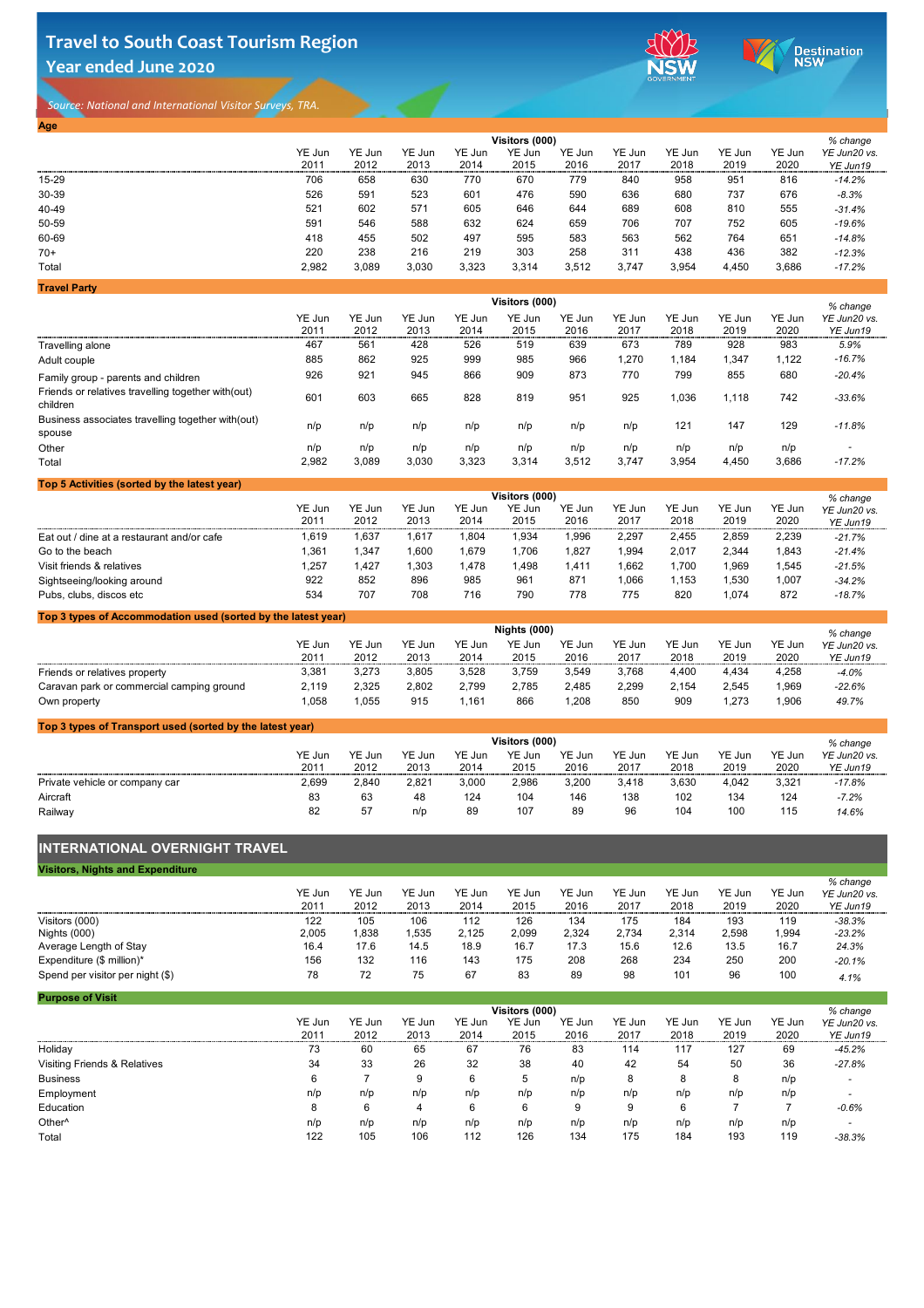# **Travel to South Coast Tourism Region Year ended June 2020**



Destination<br>NSW

*Source: National and International Visitor Surveys, TRA.* 

| <b>Purpose of Visit</b>                   |        |        |        |        |                     |        |        |        |        |        |              |
|-------------------------------------------|--------|--------|--------|--------|---------------------|--------|--------|--------|--------|--------|--------------|
|                                           |        |        |        |        | <b>Nights (000)</b> |        |        |        |        |        | % change     |
|                                           | YE Jun | YE Jun | YE Jun | YE Jun | YE Jun              | YE Jun | YE Jun | YE Jun | YE Jun | YE Jun | YE Jun20 vs. |
|                                           | 2011   | 2012   | 2013   | 2014   | 2015                | 2016   | 2017   | 2018   | 2019   | 2020   | YE Jun19     |
| Holiday                                   | 367    | 374    | 330    | 527    | 416                 | 468    | 454    | 573    | 644    | 390    | $-39.4%$     |
| <b>Visiting Friends &amp; Relatives</b>   | 471    | 531    | 424    | 604    | 569                 | 565    | 663    | 772    | 799    | 594    | $-25.7%$     |
| <b>Business</b>                           | 58     | 117    | 87     | 72     | 68                  | n/p    | 191    | 43     | 53     | n/p    |              |
| Employment                                | n/p    | n/p    | n/p    | n/p    | n/p                 | n/p    | n/p    | n/p    | n/p    | n/p    |              |
| Education                                 | 987    | 675    | 558    | 696    | 834                 | 879    | 1,238  | 682    | 913    | 830    | $-9.0\%$     |
| Other <sup>^</sup>                        | n/p    | n/p    | n/p    | n/p    | n/p                 | n/p    | n/p    | n/p    | n/p    | n/p    |              |
| <b>Total</b>                              | 2,005  | ,838   | 1,535  | 2,125  | 2,099               | 2,324  | 2,734  | 2,314  | 2,598  | ,994   | $-23.2%$     |
| Top 3 Int'l source markets to South Coast |        |        |        |        |                     |        |        |        |        |        |              |

|                                 | Visitors (000) |                |                |                |                |                |                |                |                |                |                          |  |
|---------------------------------|----------------|----------------|----------------|----------------|----------------|----------------|----------------|----------------|----------------|----------------|--------------------------|--|
|                                 | YE Jun<br>2011 | YE Jun<br>2012 | YE Jun<br>2013 | YE Jun<br>2014 | YE Jun<br>2015 | YE Jun<br>2016 | YE Jun<br>2017 | YE Jun<br>2018 | YE Jun<br>2019 | YE Jun<br>2020 | YE Jun20 vs.<br>YE Jun19 |  |
| United Kingdom                  | 29             | 22             | 20             | 16             | 22             | 23             | 28             | 30             | 29             | 20             | $-31.8%$                 |  |
| <b>United States of America</b> | 12             | 13             |                | 14             | 12             | 18             | 18             | 23             | 24             | 13             | $-47.8%$                 |  |
| <b>New Zealand</b>              | 12             | 13             |                | 14             | 12             | 10             | 16             | 13             | 18             |                | $-37.3%$                 |  |
| Age                             |                |                |                |                |                |                |                |                |                |                |                          |  |

|              | Visitors (000) |                       |                |                |                |                |                |                |                |                |                                      |  |  |
|--------------|----------------|-----------------------|----------------|----------------|----------------|----------------|----------------|----------------|----------------|----------------|--------------------------------------|--|--|
|              | YE Jun<br>2011 | <b>YE Jun</b><br>2012 | YE Jun<br>2013 | YE Jun<br>2014 | YE Jun<br>2015 | YE Jun<br>2016 | YE Jun<br>2017 | YE Jun<br>2018 | YE Jun<br>2019 | YE Jun<br>2020 | % change<br>YE Jun20 vs.<br>YE Jun19 |  |  |
| 15-29        | 41             | 37                    | 35             | 40             | 42             | 46             | 55             | 57             | 59             | 40             | $-33.2%$                             |  |  |
| 30-39        | 19             | 14                    | 18             | 14             | 16             | 20             | 26             | 22             | 31             | 15             | $-49.4%$                             |  |  |
| 40-49        | 17             | 16                    | 17             | 19             | 17             | 13             | 22             | 23             | 23             | 14             | $-37.0%$                             |  |  |
| 50-59        | 20             | 16                    | 13             | 14             | 21             | 21             | 32             | 30             | 38             | 23             | $-39.2%$                             |  |  |
| 60-69        | 21             | 17                    | 17             | 18             | 23             | 23             | 30             | 34             | 28             | 18             | $-35.1%$                             |  |  |
| $70+$        | n/p            | $5\overline{)}$       | 6              | 8              |                | 11             | 10             | 17             | 14             | n/p            |                                      |  |  |
| <b>Total</b> | 122            | 105                   | 106            | 112            | 126            | 134            | 175            | 184            | 193            | 119            | $-38.3%$                             |  |  |

| <b>Travel Party</b> |  |
|---------------------|--|
|                     |  |

| <b>Travel Party</b>                                                   |                |                       |                |                |                       |                |                |                |                |                |                                      |
|-----------------------------------------------------------------------|----------------|-----------------------|----------------|----------------|-----------------------|----------------|----------------|----------------|----------------|----------------|--------------------------------------|
|                                                                       |                |                       |                |                | <b>Visitors (000)</b> |                |                |                |                |                | % change                             |
|                                                                       | YE Jun         | <b>YE Jun</b>         | YE Jun         | YE Jun         | <b>YE Jun</b>         | YE Jun         | YE Jun         | YE Jun         | <b>YE Jun</b>  | YE Jun         | YE Jun20 vs.                         |
|                                                                       | 2011           | 2012                  | 2013           | 2014           | 2015                  | 2016           | 2017           | 2018           | 2019           | 2020           | YE Jun19                             |
| <b>Travelling alone</b>                                               | 65             | 56                    | 50             | 59             | 63                    | 70             | 89             | 99             | 89             | 62             | $-29.5%$                             |
| Adult couple                                                          | 32             | 30                    | 33             | 29             | 40                    | 38             | 40             | 52             | 50             | 30             | $-39.2%$                             |
| Family group - parent(s) and children                                 | 11             | 9                     | 11             | 12             | 10                    | 15             | 22             | 13             | 26             | 15             | $-40.4%$                             |
| Friends and/ or relatives travelling together                         | 12             | 9                     | 9              | 11             | 12                    | 10             | 20             | 19             | 26             | $\overline{7}$ | $-74.3%$                             |
| Business associates travelling together with (out)<br>spouse          | n/p            | n/p                   | n/p            | n/p            | n/p                   | n/p            | n/p            | n/p            | n/p            | n/p            |                                      |
| Other                                                                 | n/p            | n/p                   | n/p            | n/p            | n/p                   | n/p            | n/p            | n/p            | n/p            | n/p            |                                      |
| Total                                                                 | 122            | 105                   | 106            | 112            | 126                   | 134            | 175            | 184            | 193            | 119            | $-38.3%$                             |
| Top 5 activities on the trip to Australia (sorted by the latest year) |                |                       |                |                |                       |                |                |                |                |                |                                      |
|                                                                       |                |                       |                |                | Visitors (000)        |                |                |                |                |                |                                      |
|                                                                       | YE Jun<br>2011 | <b>YE Jun</b><br>2012 | YE Jun<br>2013 | YE Jun<br>2014 | YE Jun<br>2015        | YE Jun<br>2016 | YE Jun<br>2017 | YE Jun<br>2018 | YE Jun<br>2019 | YE Jun<br>2020 | % change<br>YE Jun20 vs.<br>YE Jun19 |
| Eat out / dine at a restaurant and/or cafe                            | 108            | 93                    | 95             | 100            | 117                   | 127            | 165            | 172            | 183            | 110            | $-40.0\%$                            |
| Go to the beach                                                       | 102            | 87                    | 87             | 94             | 106                   | 117            | 149            | 161            | 169            | 98             | $-41.9%$                             |
| Sightseeing/looking around                                            | 98             | 82                    | 84             | 89             | 104                   | 110            | 143            | 147            | 162            | 91             | $-43.6%$                             |
| Go shopping for pleasure                                              | 90             | 79                    | 78             | 85             | 101                   | 109            | 137            | 135            | 150            | 89             | $-40.8%$                             |
| Visit national parks / state parks                                    | 70             | 62                    | 68             | 72             | 82                    | 92             | 119            | 125            | 128            | 78             | $-39.5%$                             |
| <b>First or Return Visitor to Australia</b>                           |                |                       |                |                |                       |                |                |                |                |                |                                      |
|                                                                       |                |                       |                |                | Visitors (000)        |                |                |                |                |                | % change                             |
|                                                                       | YE Jun         | <b>YE Jun</b>         | YE Jun         | YE Jun         | YE Jun                | YE Jun         | YE Jun         | <b>YE Jun</b>  | YE Jun         | YE Jun         | YE Jun20 vs.                         |
|                                                                       | 2011           | 2012                  | 2013           | 2014           | 2015                  | 2016           | 2017           | 2018           | 2019           | 2020           | YE Jun19                             |
| <b>First visit</b>                                                    | 51             | 48                    | 46             | 52             | 60                    | 61             | 78             | 75             | 86             | 48             | $-43.5%$                             |
| <b>Return visit</b>                                                   | 71             | 57                    | 59             | 60             | 66                    | 73             | 97             | 109            | 107            | 71             | $-34.0%$                             |
| Total                                                                 | 122            | 105                   | 106            | 112            | 126                   | 134            | 175            | 184            | 193            | 119            | $-38.3%$                             |
| Top 3 types of Accommodation (sorted by the latest year)              |                |                       |                |                |                       |                |                |                |                |                |                                      |
|                                                                       |                |                       |                |                | <b>Nights (000)</b>   |                |                |                |                |                | % change                             |
|                                                                       | YE Jun         | <b>YE Jun</b>         | YE Jun         | <b>YE Jun</b>  | <b>YE Jun</b>         | <b>YE Jun</b>  | YE Jun         | YE Jun         | YE Jun         | YE Jun         | YE Jun20 vs.                         |
|                                                                       | 2011           | 2012                  | 2013           | 2014           | 2015                  | 2016           | 2017           | 2018           | 2019           | 2020           | YE Jun19                             |
| Rented house/apartment/flat or unit                                   | 911            | 715                   | 657            | 765            | 642                   | 1,032          | 1,125          | 908            | 910            | 790            | $-13.1%$                             |
| Friends or relatives property                                         | 577            | 712                   | 491            | 659            | 806                   | 720            | 709            | 832            | 746            | 615            | $-17.5%$                             |

Education institution (University/school dormitory or college) n/p n/p n/p 169 179 175 239 n/p n/p n/p *-*

|                                | Visitors (000) |                |                                 |                |                |                |                |                |                |                |                                      |  |  |
|--------------------------------|----------------|----------------|---------------------------------|----------------|----------------|----------------|----------------|----------------|----------------|----------------|--------------------------------------|--|--|
|                                | YE Jun<br>2011 | YE Jun<br>2012 | YF.<br><sub>–</sub> Jun<br>2013 | YE Jun<br>2014 | YE Jun<br>2015 | YE Jun<br>2016 | YE Jun<br>2017 | YE Jun<br>2018 | YE Jun<br>2019 | YE Jun<br>2020 | % change<br>YE Jun20 vs.<br>YE Jun19 |  |  |
| Private vehicle or company car | 51             | 50             | 44                              | 47             | 55             | 56             | 63             | 76             | 68             | 46             | $-33.3%$                             |  |  |
| <b>Rental car</b>              | 34             | 24             | 25                              | 29             | 35             | 31             | 42             | 44             | 56             | 34             | $-38.3%$                             |  |  |
| Local public transport         |                |                |                                 | $\mathcal{D}$  |                |                |                | 15             | 14             | 10             | $-30.1%$                             |  |  |